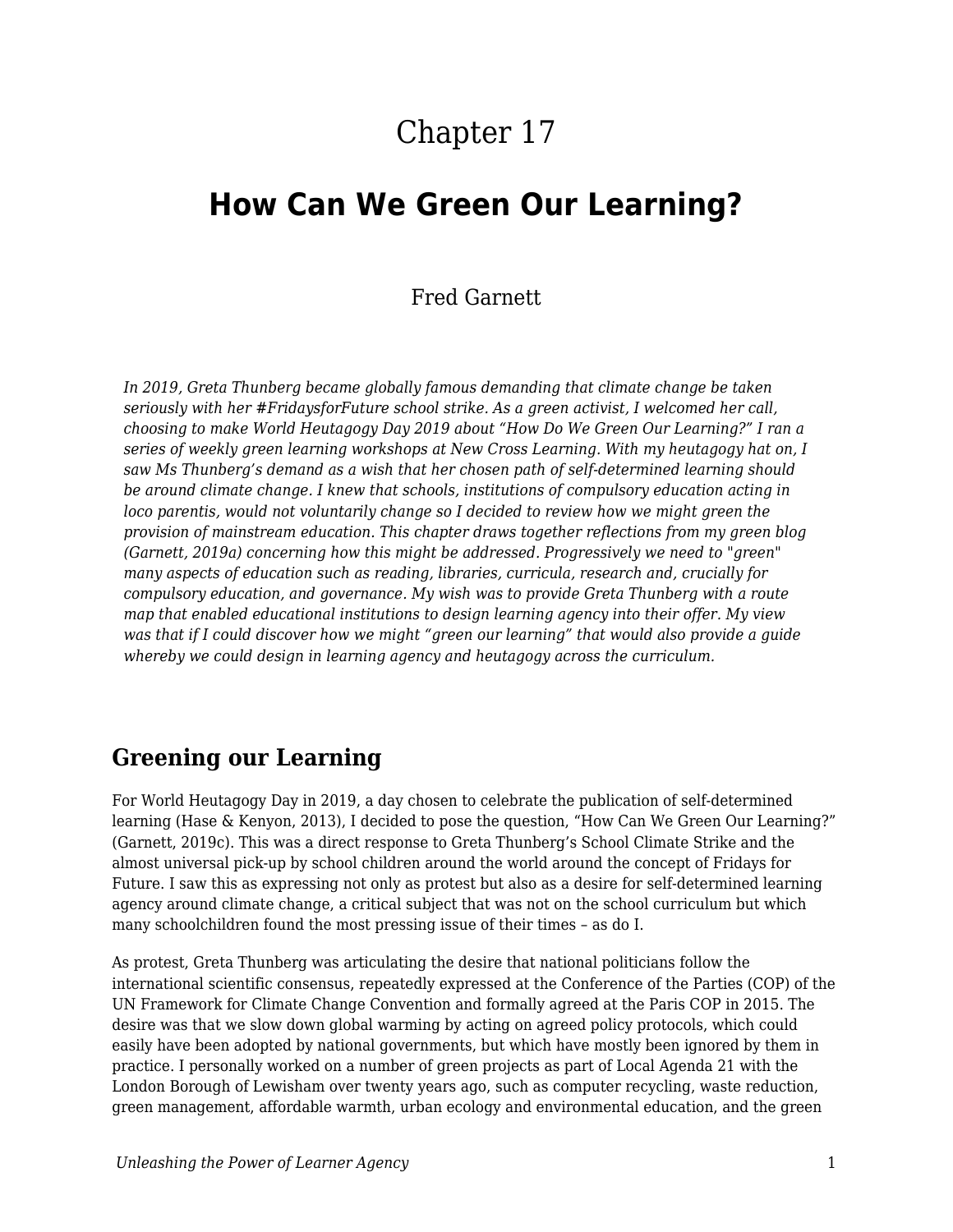practices we introduced then have largely been forgotten. No British government has ever seriously used its power to prioritise green issues, nor have local authorities retained memories of their own green practice. Being green is mostly seen as an optional "fun" pastime, or perhaps a lifestyle choice affecting the odd consumer purchase, but not a critical political issue. Green practices are most certainly not seen as an educational issue.

Having been ignored, like all greens, for over thirty years, I thought there was suddenly more potential for real change in 2019 coming from our schoolchildrens' implicit call for agency in their learning concerning green issues. So, I started looking at how self-determined learning about the environment could be supported on Friday afternoons, along with two green friends and fellow educators: Tony Wheeler, formerly a director of research at Goldsmiths College who has built a green zero-waste home, and Bridget McKenzie who set up both the Learning Planet and Climate Museum UK projects. I was convinced that schools would NOT change their curricula to meet the interests of their learners or, more precisely, their subject pupils. Indeed, the then British education secretary of state Damian Hinds said, in 2019, that climate change had been addressed, so there was no need for any change in education (DfE, 2019). As current education secretary Gavin Williamson also said in *The Guardian* in 2020, there is no need to change educational practice in the UK following the Coronavirus pandemic, it would seem that UK educational policy, in light of pressing and critical global issues, remains the big "institutional no" as Jeff Bezos described typical organisational responses to necessary change (Stone, 2013).

## **Seven problems to address if we want to "Green Our Learning"**

Setting up an impromptu project to help support learner agency around "how do we green our learning?", slowly revealed to me, over the summer of 2019, several underlying problems with educational provision. These are problems which we will need to address if we are to make heutagogy part of core educational practice.

These issues can be listed as:

- 1. [Green My Library](https://thirdplaced.wordpress.com/2019/07/08/green-my-library/)
- 2. [Green My Reading](https://thirdplaced.wordpress.com/2019/07/16/green-my-reading/)
- 3. [Green My Curriculum](https://thirdplaced.wordpress.com/2019/07/03/green-my-learning/) (or teaching green)
- 4. [Green My Institution](https://thirdplaced.wordpress.com/2019/08/28/green-my-institution/)
- 5. [Green My Governance;](https://thirdplaced.wordpress.com/2019/08/28/green-my-institution/)
- 6. [Green My Research](https://heutagogicarchive.wordpress.com/2011/04/14/11-ideas-for-research-social-justice/)

I didn't initially realise that addressing how we might green our learning raised all these issues. They incrementally revealed themselves over the summer of 2019, whilst I was running the weekly Green My Learning workshops with New Cross Learning. This is a volunteer-run library which had been closed by the UK government when they withdrew from supporting public libraries in the UK. I've blogged about each issue more fully on my green blog Third Placed (Garnett, 2019a). However, I've subsequently realised that the very same set of issues, or barriers, also need to be overcome if we are to introduce heutagogy into formal educational practice in the compulsory education sector. So, I'm writing this with the double perspective of how we green our learning and how we can systemically introduce heutagogy into education.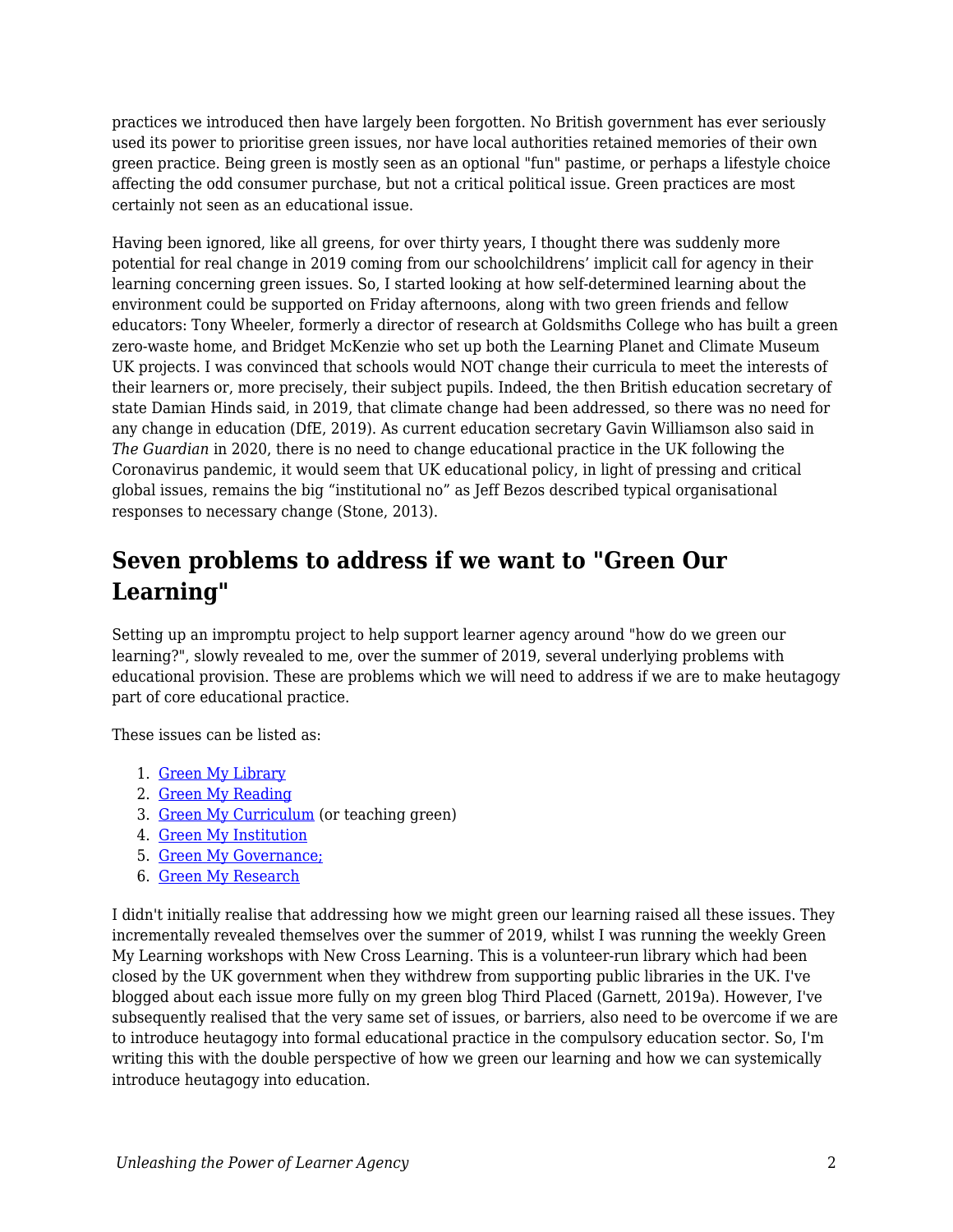## **How do we green our learning?**

When the education system itself is not green, it is not a simple matter to solve the problem of how to green our learning. I'm writing this because I spent many years both lecturing at Lewisham College and greening education practically. I assumed that I had enough practical teaching experience to draw upon because I had taught a course on the Social Impact of Technology, which included the Environmental Impact of Technology. So, I thought that creating a fresh opportunity to learn about environmental issues would be relatively simple. However, in order to be free to teach about the environment within the formal education system I had to solve a number of practical educational problems including:

- 1. writing a curriculum proposal to allow the study of green issues,
- 2. developing a process of teaching about green issues,
- 3. creating, recommending and buying green learning resources, and
- 4. making a green topic both interesting to study and interesting to write up as a research assignment.

However, the earlier experience of setting up green learning opportunities within the formal education system didn't automatically translate into knowledge about how to create a voluntary, informal learning process in 2019. We don't learn in a vacuum. As Luckin (2010) has shown in *Redesigning Learning Contexts*, we need a relevant "ecology of resources" as part of any learning environment. I quickly discovered that the everyday ecology of resources that we might draw upon first, our local libraries, are themselves shaped by formal curriculum-driven education; New Cross Learning had no green books.

## **Informal green learning (Green my library)**

I decided to examine how Bridget, Tony, and myself could support the Friday afternoon climate strikes by offering to be available at various locations to help green the learning of any school child on strike (subject to various safeguarding issues). As a consequence, I personally decided to work both with New Cross Learning, a local library in New Cross, as well as the nearby community coffee shop The Hill Station at the top of Telegraph Hill, both in London, which helps organise and host an annual community festival.

Every Thursday morning during the summer of 2019, I ran a green learning drop-in session with David Holloway, who has a WikiQuals open learning project called "Learning Without Barriers" (Holloway, 2018). I also started to look at how to provide a support centre for school children on climate strike. Trying to create a neighbourhood support centre for green learning revealed not only the critical set of issues that I will discuss here, but also revealed just how far away our education system is from having any green consciousness about itself, and how hard it is to identify what "green learning" is in practice.

Since there were few green books, I decided to act to green New Cross Learning by donating books every week I was there, such as *Autogeddon* by Heathcote Williams (1991) and *The Revenge of Gaia* by James Lovelock (2006). I also bought and donated two copies of Greta Thunberg's book, *No One Is Too Small to Make a Difference* (Thunberg, 2019), one of which was then stolen (perhaps due to the lack of access to any green resources). It also turned out that you couldn't simply donate books to a library in London but they had to go to a central library first to be recorded and perhaps approved.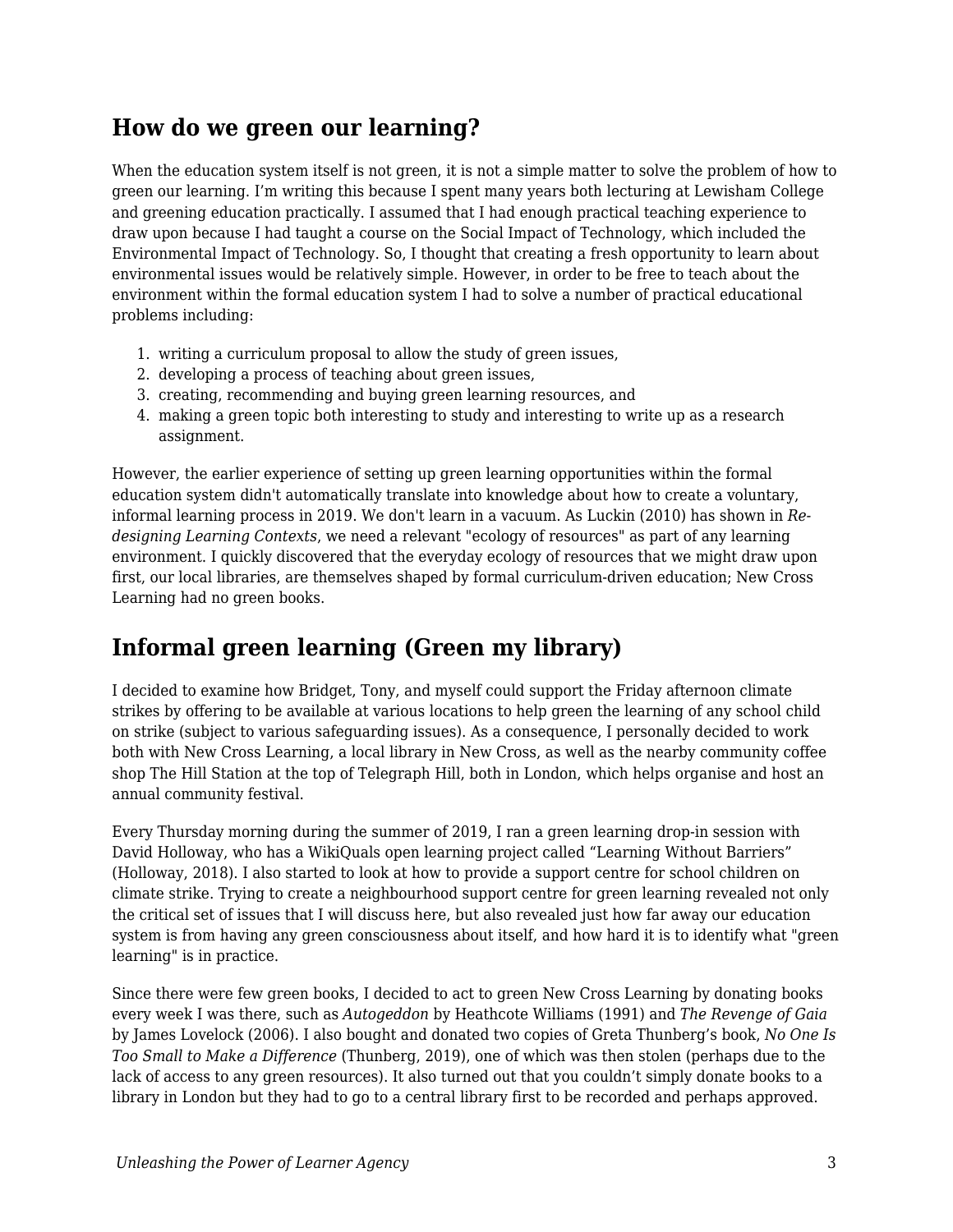This was parallel to what Bridget McKenzie (2019) was curating with her Climate Museum UK, where she was collecting objects related to the climate emergency, which then became a green resources hub. I was also hoping that a green book club could meet regularly in order to discuss green ideas further. These resource-based initiatives at the local library were not too successful. Social media was full of hashtags proclaiming a variety of green interests and much righteous anger, such as the spectacular Extinction Rebellion, but the real world was lacking practical initiatives on the ground that might help green our learning. Some young people did run an alternative COP26 online, the Mock COP (2020), during the Covid-19 pandemic, whose motto is "we spoke, now you act".

## **Green my reading**

It was the lack of response in 2019 that caused me to reflect on how I had personally begun to green my learning. Unsurprisingly, because I had initially discovered agency as a learner by voraciously reading books that I chose for myself (see my other chapter), greening my own learning came from first discovering my own learning agency. I had learnt to follow my interests and so create my own folksonomy of learning by letting my curiosity reveal what I was interested in. Agency also requires choice, but more than that, agency further requires a wide range of possibilities to help broaden those possible choices. As I saw at the small local library that I had based myself in, choosing to read green books was not an option. However, despite failing to #GreenMyLibrary I did manage to #GreenMyBookshelf as one bookshelf was opened up to store the green resources I had donated.

Whilst the content with which I personally managed to "green my learning" mostly came from books, there was also the contextual factor of nature itself, which I describe as being that "there's a lightness on the edge of town, just walk into it" – as Peter Wohlleben (2016) reveals in *The Hidden Life of Trees*, nature is always talking amongst itself

## **Learning beyond the classroom**

Most of my adolescent self-determined learning came from listening to music, choosing to watch films at the cinema (we had no TV), chatting with friends and, most importantly, "going to play outside" with no pre-determined agenda or rules, unless we made them up ourselves. I grew up in the 1950s and 1960s, which was an age of relatively few cars and not much television, from which my untrammeled curiosity benefitted massively. Perhaps not as much as the nature poet John Clare (2020), writing just before the Individual Revolution in the UK, but I was learning from Nature.

#### **Green my resources**

As a developing green, I learnt early on that I had to buy additional resources that fed my interests and thereby broaden my learning, unlike in the taxonomically-limited education system which is concerned to keep our interests constrained by the subject-curriculum and relevant resources are located in the library. Luckin (2010), however, defines resources as "the cognitive, affective and physical capacities and capabilities of a learner" (p 117), arguably describing how we learn "beyond the classroom" or in the "surrounding environment" of learning as she puts it. My understanding as a green learner was broadened and deepened by the resources I discovered by following where my interests took me, not because a forthcoming exam demanded it. In the case of exams, the cramming of information to be regurgitated under pressure shortly afterwards is probably the best way to make sure that you will forget it by the following year.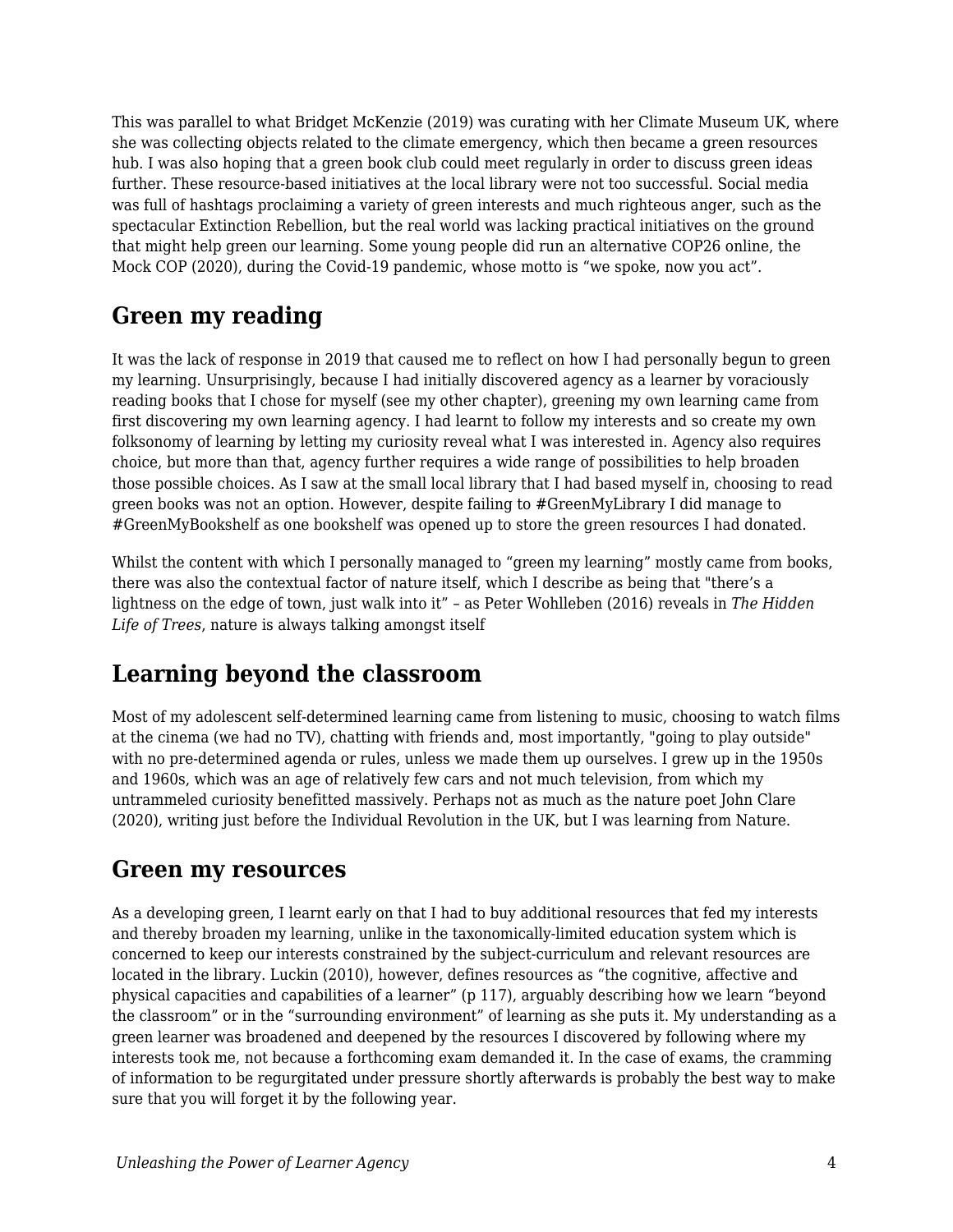## **Green my [institution](https://thirdplaced.wordpress.com/2019/08/28/green-my-institution/)**

In 1990, I completed a Masters degree at City University with a research thesis on the Environmental Impact of Computing, which was framed by the question "Is there a Green IT strategy?". I researched how to both green technology use and also how to green the institution. I introduced what my research had taught me, namely eco-management, recycling, and green awareness through an annual "Green Week" through the development of green policies at Lewisham College where I worked, and where I was chair of the Green Committee, alongside developing various green partnerships with the London Borough of Lewisham. This resulted in a New Deal for the Environment grant from the UK government for the Borough of Lewisham in 1998 and the creation of the Creekside Environmental Education Centre, which was the only building in London that met IOC Sustainable Development standards at the time and so was included in the successful London 2012 Olympic bid.

## **Green my governance.**

These local successes apart, the single most important factor in Greening My Learning was to introduce a Green Governor at Lewisham College: certainly a first in the FE College sector in the UK. This meant that ALL college policies were reviewed by an environmental expert, Professor Shirley Ali Khan, co-founder of Forum for the Future. Without top-level strategic review of all college policies, everything else is piecemeal and ad-hoc. Adopting an eco-management quality standards approach also meant that the college had to publish its environmental performance every year for public scrutiny.

#### **[Green my curriculum](https://thirdplaced.wordpress.com/2019/07/03/green-my-learning/) or teaching green**

I did this for many years, is not easy however. Currently, the teacher has to write the course submission and take it through a curriculum approval process first. Most teachers can't be bothered, or perhaps find the overhead to getting this done too onerous, with too many inspection and quality assurance barriers in the way. Luckily, I had started teaching in the USA where curriculum development is a rigorous, quality-controlled, but universal process undertaken every semester, so I was used to writing my own curriculum.

As I developed my approach to teaching, which I called "brokering learning" (Jennings, 2010), I wrote the environmental impact of technology into my Social Impact of Computing course – and so I learnt how to teach green. I eventually found that you only needed to teach about the Product Lifecycle Analysis of any product to understand its environmental impact. Doing this with plastic would solve the current single-use plastic problem, but this is not talked about. As I suggest in the Learning is Changing video (Garnett, 2011a) we must also learn to recognise the original thinking of learners and their heutagogical practices, so that they feel free to pursue their interests.

### **Green my research**

Greta Thunberg has called for schools to change their curriculum, that we should listen to the science and that environmental scientists will tell us how to save the world – like green superheroes perhaps? Whilst I agree that governments should accept the IPCC report and act on Climate Change (United Nations, 2016), I don't think that "green research" should solely be the province of "environmental scientists", as we need a more holistic approach.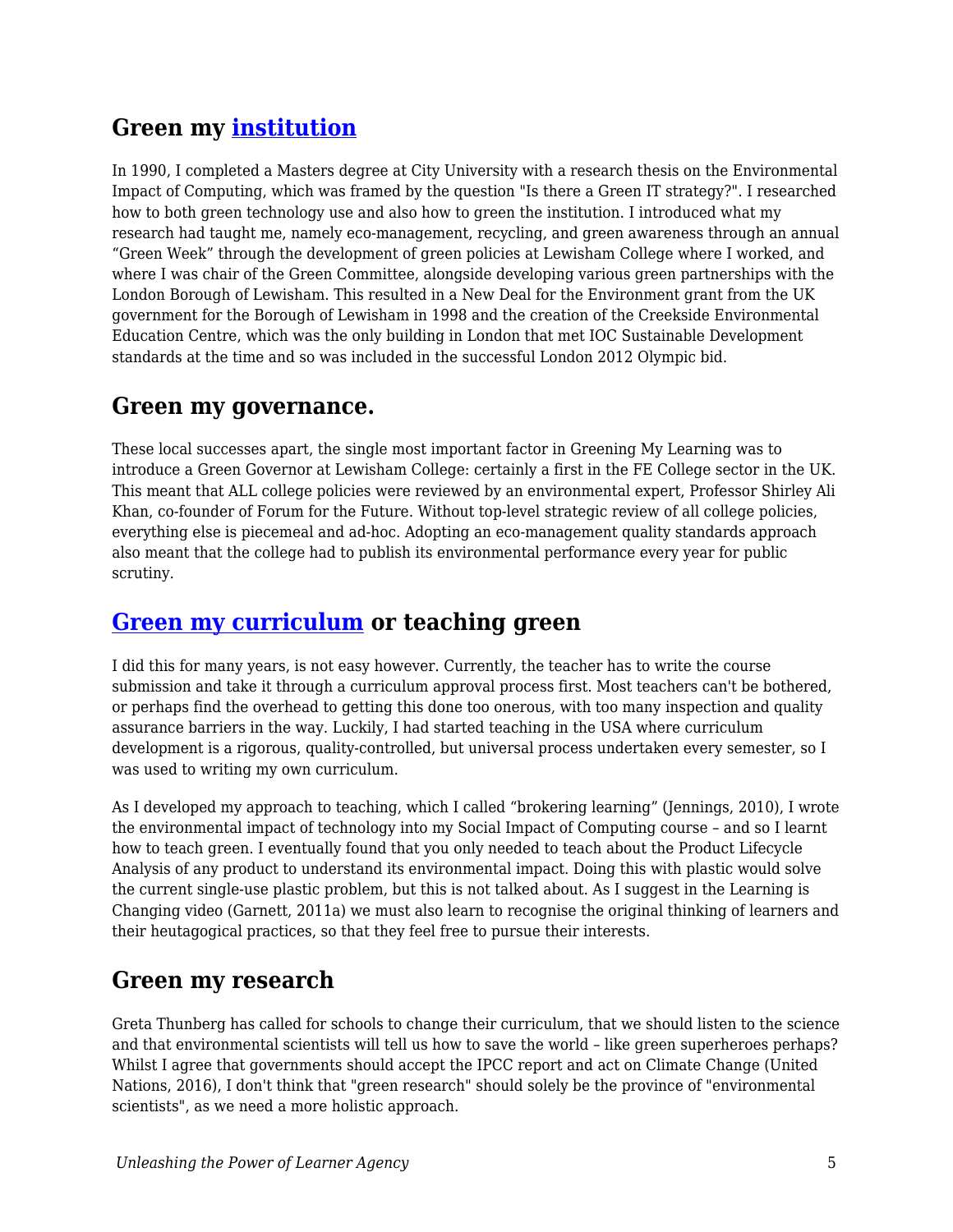CoPIRGis one of the greenest research organisations in the world, in that environmental issues are on their research agenda, and it is a Public Interest Research Group not an academic research group, with a subject-discipline interest. It is also based in Boulder, Colorado, which boasts that it is the world's greenest town. Certainly, this is true in terms of by-laws and its self-imposed rules it is (City of Boulder, 2013). I was a Governor at CoPIRG, and I think we need to develop a new socially accountable form of research group (like the PIRGs). As we say in the learner-generated contexts research group, with whom I have made the most use of heutagogy, "context is queen" a theme I have used throughout my work since 2002. We don't think that "content is king," and this tension between the framing importance to our thinking of context and the didactic limitations of educational content reflect a critical issue here to me. I would argue that we learn from context above all, but undoubtably, we learn best about nature by being in nature rather than in institutions. Going inside to learn about what is outside is drastically limiting to the range of ways in which we might learn. Going outside into nature, like the Outdoor Owls do, is the best way to learn about nature. By learning about nature within the context of nature we also might gain the deeper understanding that "context is queen".

## **Designing agency into green learning**

The separate issues addressed here were the detailed practical issues I discovered that we needed to address last year if we were to green our learning institutionally. However, on reflection, I now think that the two critical issues in creating a Green Heutagogy are to be able to "Green My Thinking" and to "Green My Institution" so that green learning has a supportive green frame. If the educational institution you are trapped in is only concerned with high-stakes assessment successes, then you will be tested on a core checklist of facts from an exceptionally narrow range of acceptable subjects: the canonical core curriculum of compulsory education. At the moment, we don't think green, and we don't study in green institutions.

However, this isn't the place to discuss the deeper question of the nature of knowledge and how we validate and substantiate the epistemologies by which we think. That is a broader issue I looked at in "Putting Context into Knowledge" (Garnett, 2011b). However there is a substantive issue to discuss about "How Do We Green Our Thinking" which I did look at for World Heutagogy Day. If you follow the chronology of my deepening awareness concerning green issues as indicated in the Green My Learning post (Garnett, 2019b), then I didn't start to "think green" until after I left school. This was because my pedagogically-driven schooldays filled up my thinking time, and I spent my "free time" finding joyful release from the mental RSI of repetitive school injuries, in the playful forms of popular culture, mostly pop music, football, and cricket.

As a town dweller, my context was urban, and my thoughts remained within my city boundaries. However, precisely because I lived on the edge of town – Harrogate in Yorkshire by the River Nidd – I realised that "there's a lightness on the edge of town," and I walked into it. From then on, I also began to learn from the natural context in which I was living, not just the urban offerings, and the educational slops I had been force-fed with. I had not worked out how to think for myself aged 18 but somehow, I did discover in 1969, that half the world away in Utah there was a Native American magazine called Many Smokes (which ran from 1969 to 1984) and so I subscribed to it by post. Maybe, because George Harrison had promoted meditation and the values of Indian culture, I had become intrigued by cosmologies beyond the subject orrery of my grammar school. It seemed to me that Many Smokes was largely about cosmologies, and I realised that I had no idea what I personally believed in, as opposed to what I had been told to believe in.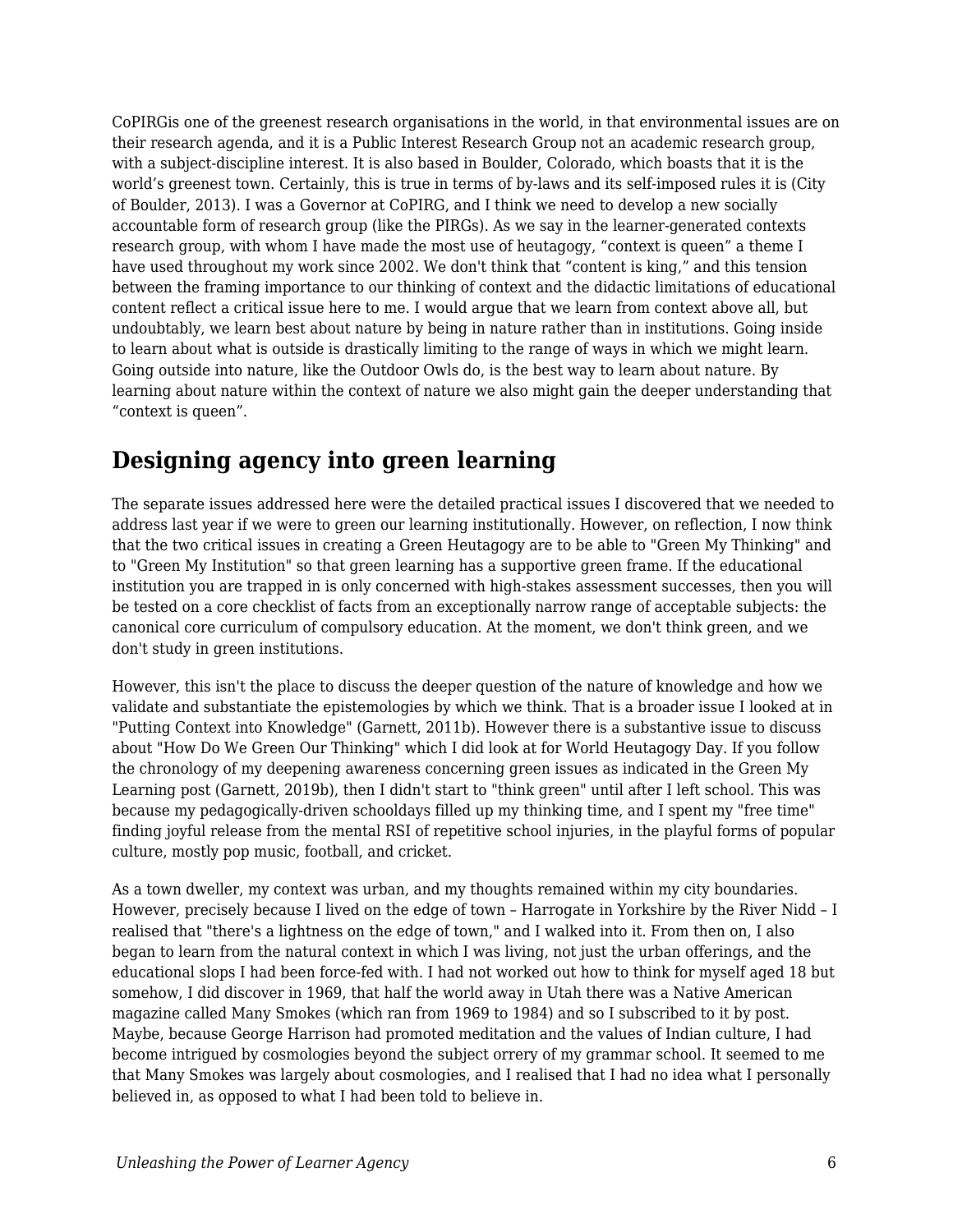It seemed that The Beatles had gone through a similar process after the death of their manager in 1967. Following the unprecedented global success of their album Sgt. Peppers, they seemed to realise that they had been working to satisfy the values of others whilst not having a clue of their own values. Their trip to Rishikesh India in 1968 (they also considered buying a Greek island and living as a commune) meant that they abandoned their work commitments, whilst various companies tried to dictate what work they should be doing. Their next album, the so-called White Album was actually entitled, quite simply, The Beatles, which I've long taken to mean that they had finally come to know who they were; they chose to define themselves. For a short time in 1968, The Beatles had stepped out of the endlessly repeating structures of the music industry, namely, record, produce, sell, and tour. Instead, for a short time, they choose to do what they were interested in. They expressed their personal agency. Similarly, my green learning occurred when I could step outside of the endlessly repeating examination structures of formal education.

Many Smokes introduced me to the notion of green thinking by way of various cosmologies that inculcated both an ecological spirituality and planet-centric thinking. We get neither of these from the current scientific notion of environmental sustainability that COP and their advisory scientists, and even Greta Thunberg, are currently pursuing. They still seem to believe that we can have our planet and eat it. Once I'd started to think green, by reading "green," engaging with nature, and moving beyond solely rational thinking, I became capable of pursuing green actions in the everyday world.

At the moment, Fridays for Future is asking that others act green on their behalf. Given that the COP policy process promises exactly that, namely to create a green world for us, then perhaps it is a reasonable demand from young people – still trapped in compulsory education and lacking positive agency in their learning (just the negative agency of refusing to accept the norms imposed on them) – to ask politicians to solve the problems of the Anthropocene just by listening to scientists.

Developing positive green agency in oneself is perhaps harder than developing a learning agency, as we spend most of our childhood in schools and are intimately connected to the educational places that tempt us to learn as we are directed to, whilst restricting our agency. We are framed educationally in such a way that it is possible to glimpse what learning could be if really diverse choices were offered to us, rather than the occasional optional choice between which topic to study whilst on a pre-determined course (as it is in the UK).

#### **Green my agency**

So, on reflection, in trying to develop informal green learning opportunities for young school children to engage with on Friday afternoons, I also slowly discovered the multiple institutional barriers that exist to block any broader curriculum changes within the compulsory education system. We can't green our learning because the education system is constitutionally opposed to the concept of "my learning", that is the self-determined learning agency that we call heutagogy.

The several barriers described here are essentially the same barriers we need to traverse in order to "green learning" and introduce heutagogy as mainstream educational practice. These are, to highlight three critical points, firstly the "green governance" of educational institutions; secondly a greening of learning resources (which are shockingly and surprisingly missing from local libraries); and perhaps most significantly, the co-creation of learning processes as a shared endeavour both within and beyond the classroom by both teachers and learners. Similarly, for heutagogy to be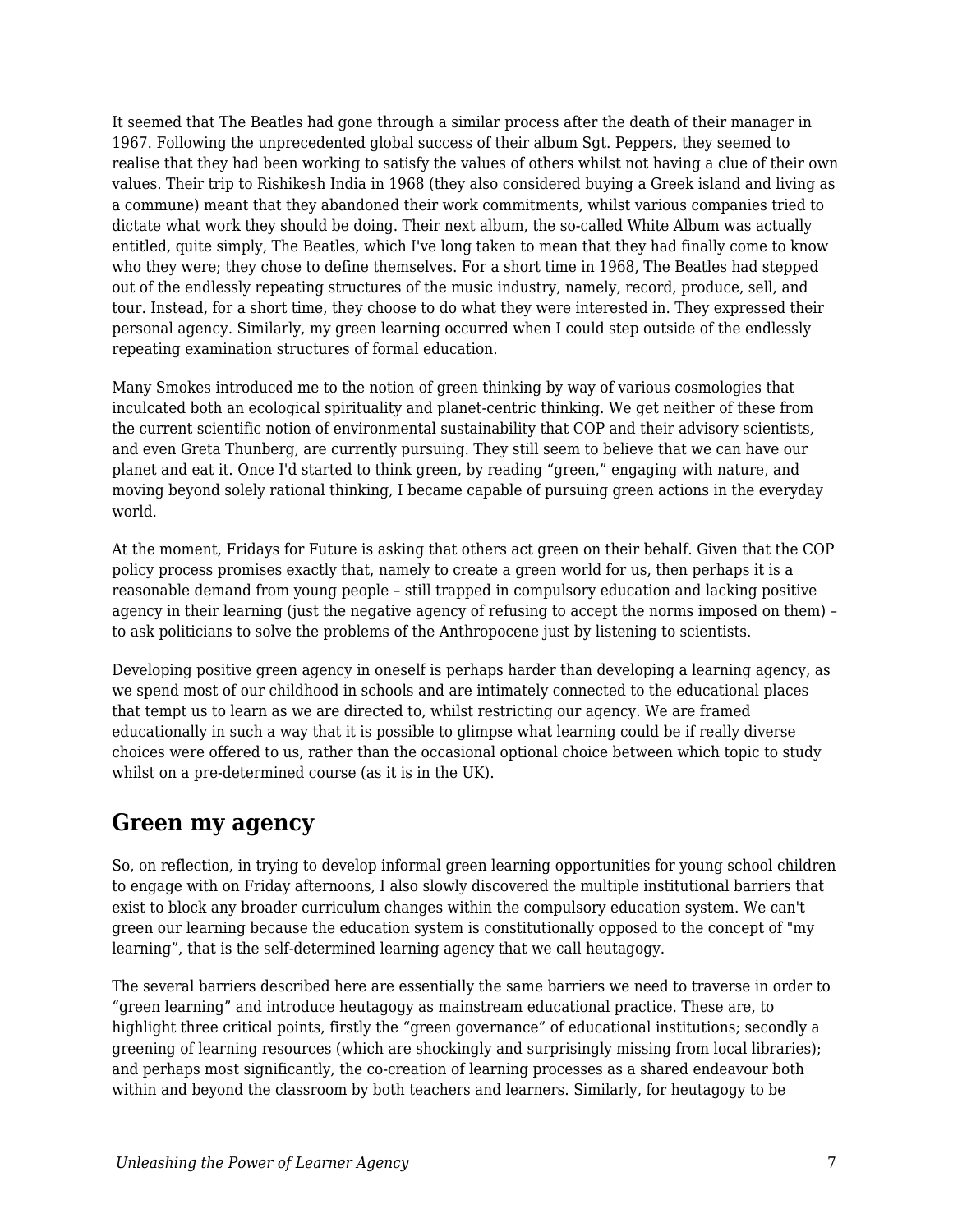adopted in education, institutional governance needs to be concerned with developing learning agency, and a broad ecology of resources needs to be available that are not just exam-related textbooks. Perhaps, most significantly, a school-level co-creation of learning processes is necessary, such as those adopted by Vijaya Bhanu Kote in her "heutagogy for primary children" (whom she calls "heutagogs") project in Andhara Pradesh (Kote, 2020) – and needs to introduced and celebrated.

#### **References**

City of Boulder. (2013). *Green building and green points guideline booklet*. https://www-static.bouldercolorado.gov/docs/green-points-guideline-booklet-1 https://www-static.bouldercolorado.gov/docs/green-points-guideline-booklet-1-201306271201.pdf ?

Colorado Public Interest Research Group. (2021). <https://copirg.org/>

- DfE. (2019). *How we are educating the next generation about the battle on climate change.* [https://edtechbooks.org/-XxPM](https://dfemedia.blog.gov.uk/2019/05/24/how-we-are-educating-the-next-generation-about-the-battle-on-climate-change/)
- Garnett, F. (2011a). *Learning is changing* [https://edtechbooks.org/-CrxP](https://www.youtube.com/watch?v=y9HCK3wKmD0)
- Garnett, F. (2011b). *Putting context into knowledge.* [https://edtechbooks.org/-abFS](https://www2.slideshare.net/fredgarnett/putting-context-into-knowledge)
- Garnett, F. (2019a). *Green my learning* (weblog). [https://edtechbooks.org/-ytiH](https://thirdplaced.wordpress.com/2019/09/19/greenmylearning/) (Accessed: 19 January 2021).
- Garnett, F. (2019b). *Green my learning* (weblog). [https://edtechbooks.org/-kyqI](https://www2.slideshare.net/fredgarnett/green-my-learning)

Garnett, F. (2019c). *How do we green our learning?* [https://edtechbooks.org/-Ndae](https://www.slideshare.net/fredgarnett/how-do-we-green-our-learning)

- Hase, S. & Kenyon, C. (Eds.) (2013). *Self-determined learning: Heutagogy in action.* Bloomsbury.
- Holloway, D. (2018). *Learning without barriers*, WikiQuals project. [https://edtechbooks.org/-ZHjy](https://wikiquals.wordpress.com/learning-without-barriers/)
- In Our Time. (2020). *John Clare* [Podcast]. 7 May. [https://edtechbooks.org/-oYyJ](https://www.bbc.co.uk/programmes/b08cstfr)
- Jennings, D. (2010). *Fred Garnett on how to create new contexts for your own learning*. [https://edtechbooks.org/-CkK](http://alchemi.co.uk/archives/ele/fred_garnett_on.html)
- Kote, V. (2019). *Heutagogy for primary school children.* Slideshare. [https://edtechbooks.org/-AQiV](https://www.slideshare.net/fredgarnett/heutagogy-for-primary-school-children)
- Lovelock, J. (2006). *The revenge of Gaia.* Basic Books
- Luckin, R. (2010). *Re-designing learning contexts*. Routledge.
- Many Smokes magazine archive. (no date). [https://edtechbooks.org/-rvwh](https://chroniclingamerica.loc.gov/lccn/2008233443/)
- McKenzie, B. (2019). *Climate Museum UK.* [https://edtechbooks.org/-DBBj](https://climatemuseumuk.org/who/)

Mock COP. (2020). <https://www.mockcop.org/>

Outdoor Owls UK. (no date). [https://edtechbooks.org/-mUJ](https://outdoorowls.com/educating) (Accessed: 19 January 2021).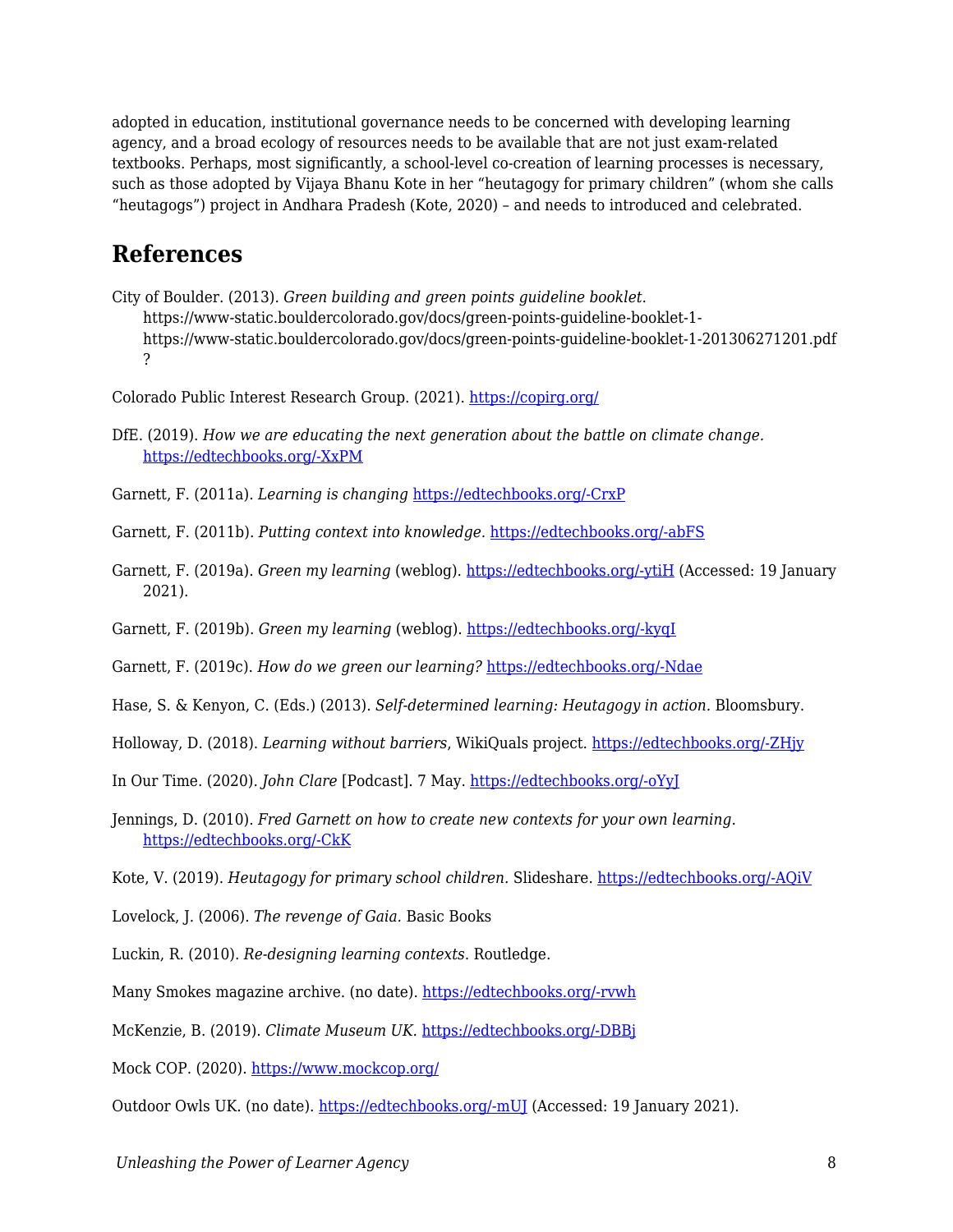Stone, B. (2013). *The everything store: Jeff Bezos and the age of Amazon*. Little, Brown and Company.

The Guardian. (2020). *Little evidence Covid spreads in schools says Gavin Williamson* [https://edtechbooks.org/-ijJI](https://www.theguardian.com/world/2020/aug/10/little-evidence-covid-spreads-in-schools-says-gavin-williamson) (Accessed: 19 January 2021).

Thunberg, G. (2019). *No one is too small to make a difference*. Penguin Books.

United Nations. (2016). *Paris Agreement*. United Nations, pp.1-2

Williams, H. (1991). *Autogeddon*. Vintage Publishing.

Wohlleben, P. (2016). *The hidden life of trees: What they feel, how they communicate.* HarperCollins Publishers